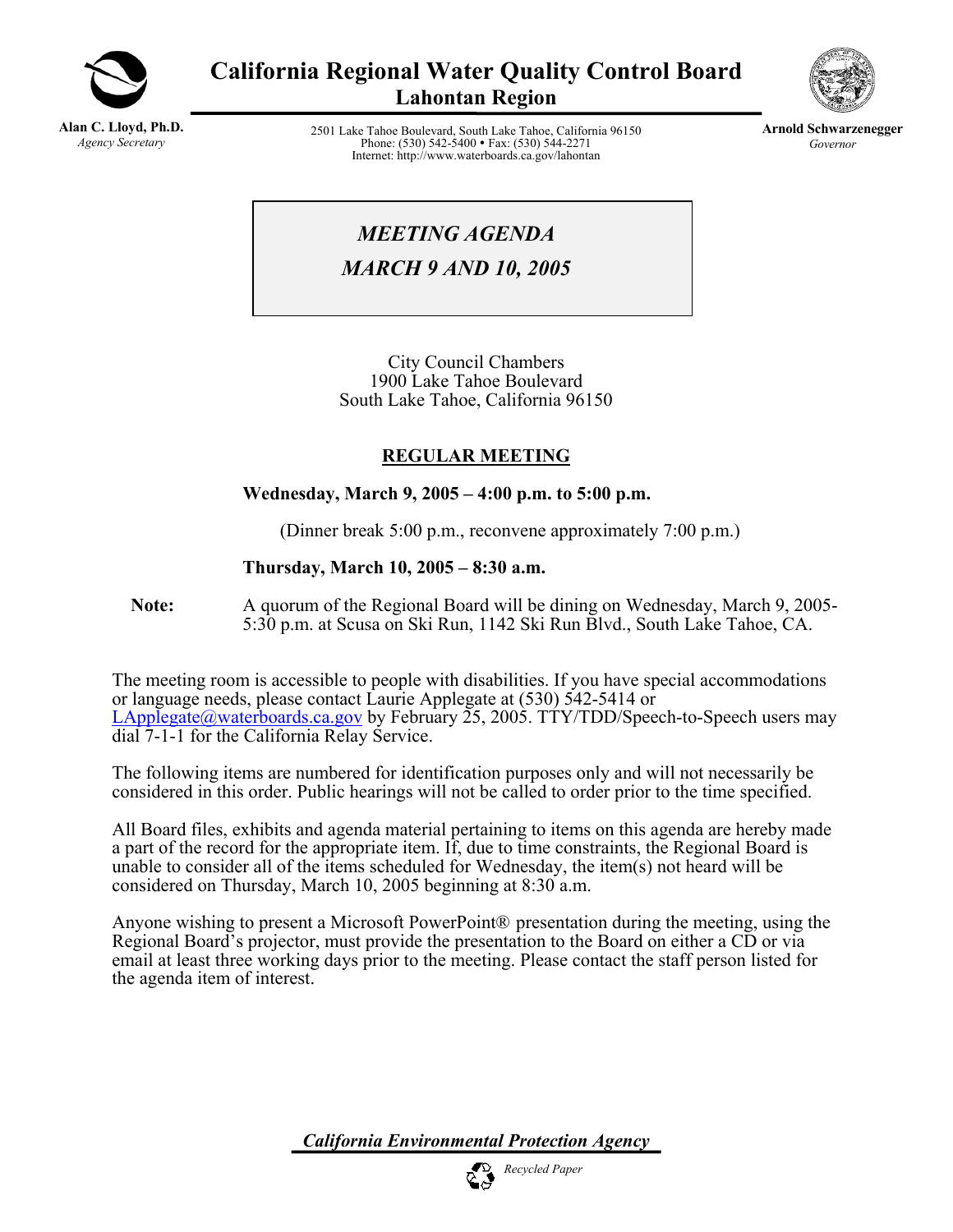#### **.... NOTICE .... Submittal of Written Material for Regional Board Consideration**

**In order to ensure that the Regional Board has the opportunity to fully study and consider written material, it is necessary to submit it at least ten (10) days before the meeting. This will allow distribution of material to the Board Members in advance of the meeting. Pursuant to Title 23 California Code of Regulations Section 648.4, the Regional Board may refuse to admit written testimony into evidence unless the proponent can demonstrate why he or she was unable to submit the material on time or that compliance with the deadline would otherwise create a hardship. If any other party demonstrates prejudice resulting from admission of the written testimony, the Regional Board may refuse to admit it.** 

**A copy of the procedures governing Regional Water Board meetings may be found at Title 23, California Code of Regulations, Section 647 et seq., and is available upon request. Hearings before the Regional Board are not conducted pursuant to Government Code Section 11500 et seq.<sup>1</sup>**

#### *Wednesday, March 9, 2005 - 4:00 p.m.*

#### **Roll Call and Introductions**

#### **OTHER BUSINESS**

- 1. **Executive Officer's Report** (The Regional Board will not be asked to take any formal action; however, it may provide direction to staff.) (Harold Singer)
	- **--- Discussion of Standing Items**
	- **--- Notification of Spills (Pursuant to Section 13271, California Water Code and Section 25180.7, California Health and Safety Code)**
	- **--- Notification of Closure of Underground Storage Tank Cases (Pursuant to Article 11, Division 3, Chapter 16, Title 23, California Code of Regulations)**

#### *Wednesday, March 9, 2005 - 7:00 p.m.*

#### 2. **PUBLIC FORUM**

Any member of the public may address the Regional Board relating to any matter within the Board's jurisdiction. This shall not be related to any item on the agenda and presentations should normally be limited to five minutes. No formal action by the Board will be taken on these matters.

#### 3. **MINUTES**

Minutes of the Regular Meetings of October 13 and 14, 2004 in Lancaster, CA and February 9 and 10, 2005 in Victorville, CA.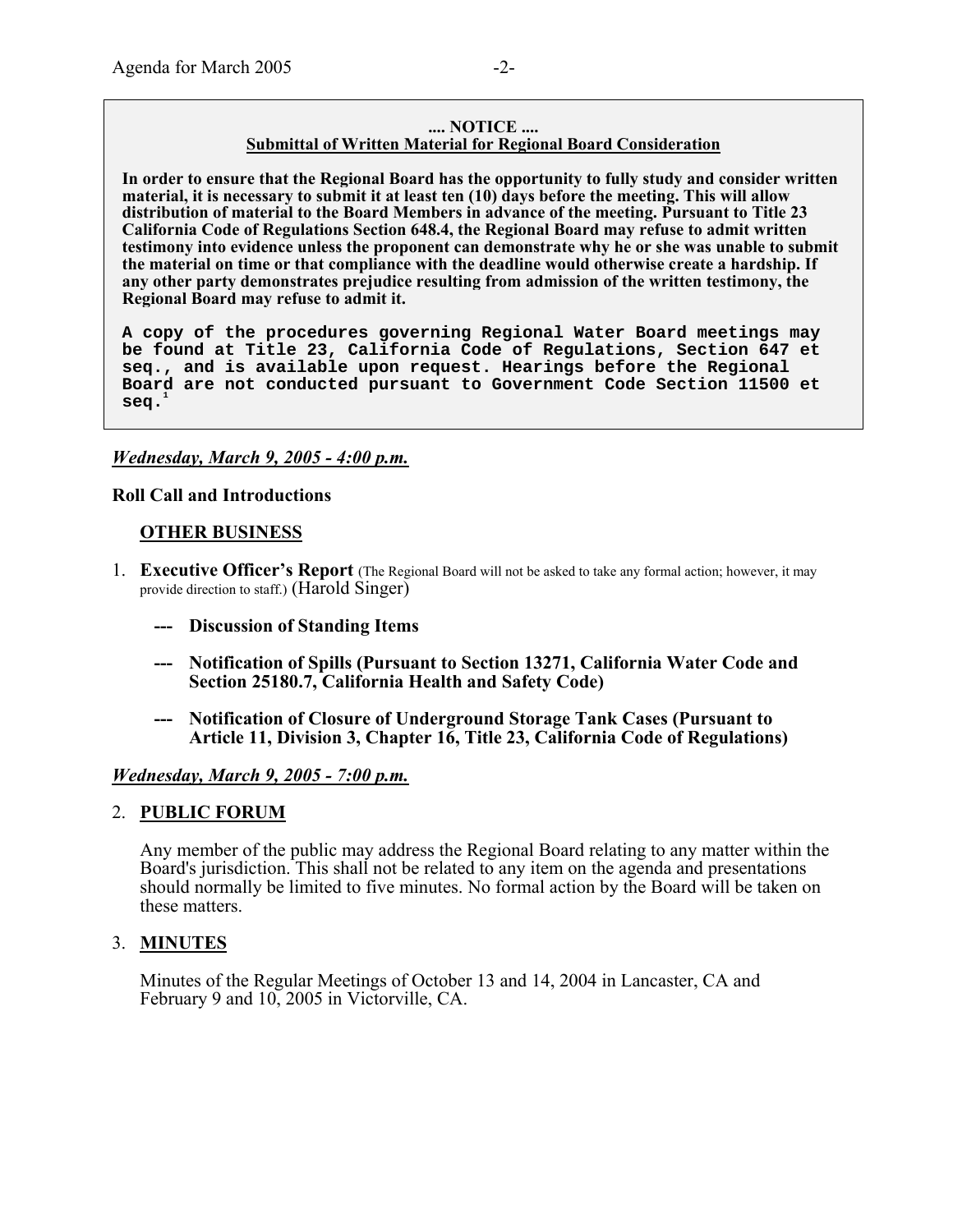# 4. **ADOPTION OF UNCONTESTED CALENDAR**

Item numbers with an asterisk (\*) are expected to be routine and non-controversial. The Board will act on these items at one time without discussion. If any Board member, staff member, or interested party requests discussion, the item will be removed from the Uncontested Calendar to be considered separately. Requests to have an item removed from the uncontested calendar can be made in advance of the meeting by writing to the Regional Board or by calling the Regional Board's Executive Officer or the request can be made to the Regional Board at the meeting on Wednesday before the vote on the Uncontested Calendar.

### **NPDES PERMIT RENEWAL**

\*5. **Lake Tahoe Construction NPDES Permit Renewal** (El Dorado and Placer Counties) (Updated Waste Discharge Requirements and National Pollutant Discharge Elimination System General Permit for Construction Activities in the Lake Tahoe Hydrologic Unit)

### **RESCISSIONS OF WASTE DISCHARGE REQUIREMENTS**

- \*6. **Albertsons, (Order No. 6-95-010), Rite-Aid (Order No. 6-95-014), Investment Development Corp., (Order No. 6-95-011), US Postal Service (Order No. 6-95-012), Johnson-Chamberlain Co., (Order No. 6-95-013), US Bank of California, (Order No. 6-95-015),** El Dorado County (Doug Smith)
- \*7. **Susanville Recycling Center (Order No. 6-86-90), Glenn Roberts**, Lassen County (Rob Tucker)

#### **OTHER BUSINESS**

- 8. **Terrance and Brandan Finn; Finn Bridge Project, Exemption to a Waste Discharge Prohibition Contained in the Water Quality Control Plan for the Lahontan Region,**  Nevada County**.** (The Board will be asked to adopt a resolution granting a prohibition exemption for the construction of a bridge across North Prosser Creek in Carpenter Valley.) (Scott Ferguson)
- 9. **Strategy to Address 303(d)-listed Waters (Pursuant to New SWRCB Policies)** (The Regional Board will not be asked to take any formal action; however, it may provide direction to staff.) (Chuck Curtis)
- 10. **Reports by Chair and Board Members** (Board members may discuss communications, correspondence, or other items of general interest relating to matters within the Board's jurisdiction. The Board may provide direction to staff; however, there will be no voting or formal action taken.)

# 11. **CLOSED SESSION\*\***

- a. **Discussion of Significant Exposure to Litigation. Authority: Government Code Section 11126(e)(2)(B)(I).**
- b. **Discussion of Significant Exposure to Litigation, Leviathan Mine, Alpine County. Authority**: **Government Code Section 11126(e)(2)(B)(I).**
- c. **Discussion to Decide Whether to Initiate Litigation. Authority: Government Code Section 11126(e)(2)(c)(I).**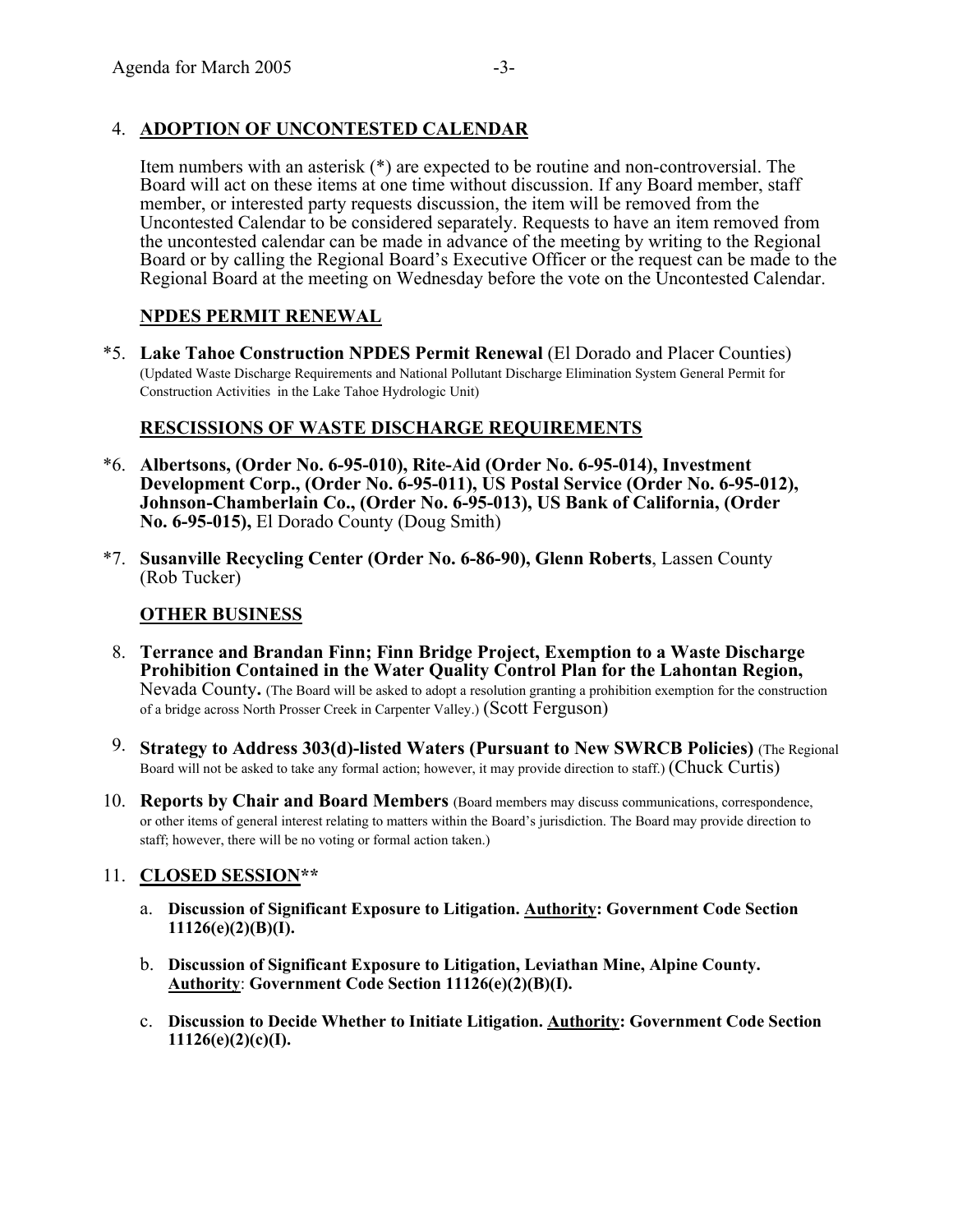- d. **Deliberation on a Decision to be Reached Based upon Evidence Introduced in a Hearing. Authority: Government Code Section 11126(c)(3).**
- e. **Discussion of Personnel Matters. Authority: Government Code Section 11126(a).**
- f. **Discussion of Litigation: Sarbjit Singh Kang, et. al, v. State of California, Regional Water Quality Control Board, Lahontan Region, El Dorado County Superior Court No. PC20000261; Azad Amiri and Sarbjit Singh Kang, v. State of California Regional Water Quality Control Board, Lahontan Region, El Dorado County Superior Court No. SC20000114; and Azad Amiri, Mohan Singh, and Sohan Singh v. State of California, Regional Water Quality Control Board, Lahontan Region, Placer County Superior Court No. SCV10061. Authority: Government Code Section 11126(e).**
- g. **Discussion of Litigation Filed by the State of California and the California Regional Water Quality Control Board, Lahontan Region Against Philip and Mary Myers, Mono County Superior Court, Case No. 12534. Authority: Government Code Section 11126(e).**
- h. **Discussion of Litigation: People of the State of California and the Regional Water Quality Control Board, Lahontan Region, v. Squaw Valley Ski Corporation, et al., Placer County Superior Court Case No. SCV 12916. Authority: Government Code Section 11126(e).**
- i. **Discussion of Litigation: Squaw Valley Development Company et al. v. Harold Singer et al., United States District Court, Eastern District, Case No. CIV. S-01-2031 WBS/GGH. Notice of Appeal Filed by Squaw Valley Development Company et al. on November 27, 2002. Authority: Government Code Section 11126(e).**
- j. **Discussion of Litigation: Squaw Valley Ski Corporation et al. v. State Water Resources Control Board et al., Sacramento County Superior Court Case No. 01CS01189. Authority: Government Code Section 11126(e).**
- k. **Discussion of Litigation: Thomas E. Erickson v. California Regional Water Quality Control Board, Lahontan Region, El Dorado County Superior Court Case No. SC-20000244. Authority: Government Code Section 11126(e).**
- l. **Discussion of Litigation Filed by the State of California and the California Regional Water Quality Control Board, Lahontan Region v. Thomas E. Erickson and Samina Naz, El Dorado County Superior Court, Case No. SC20010089. Authority: Government Code Section 11126(e).**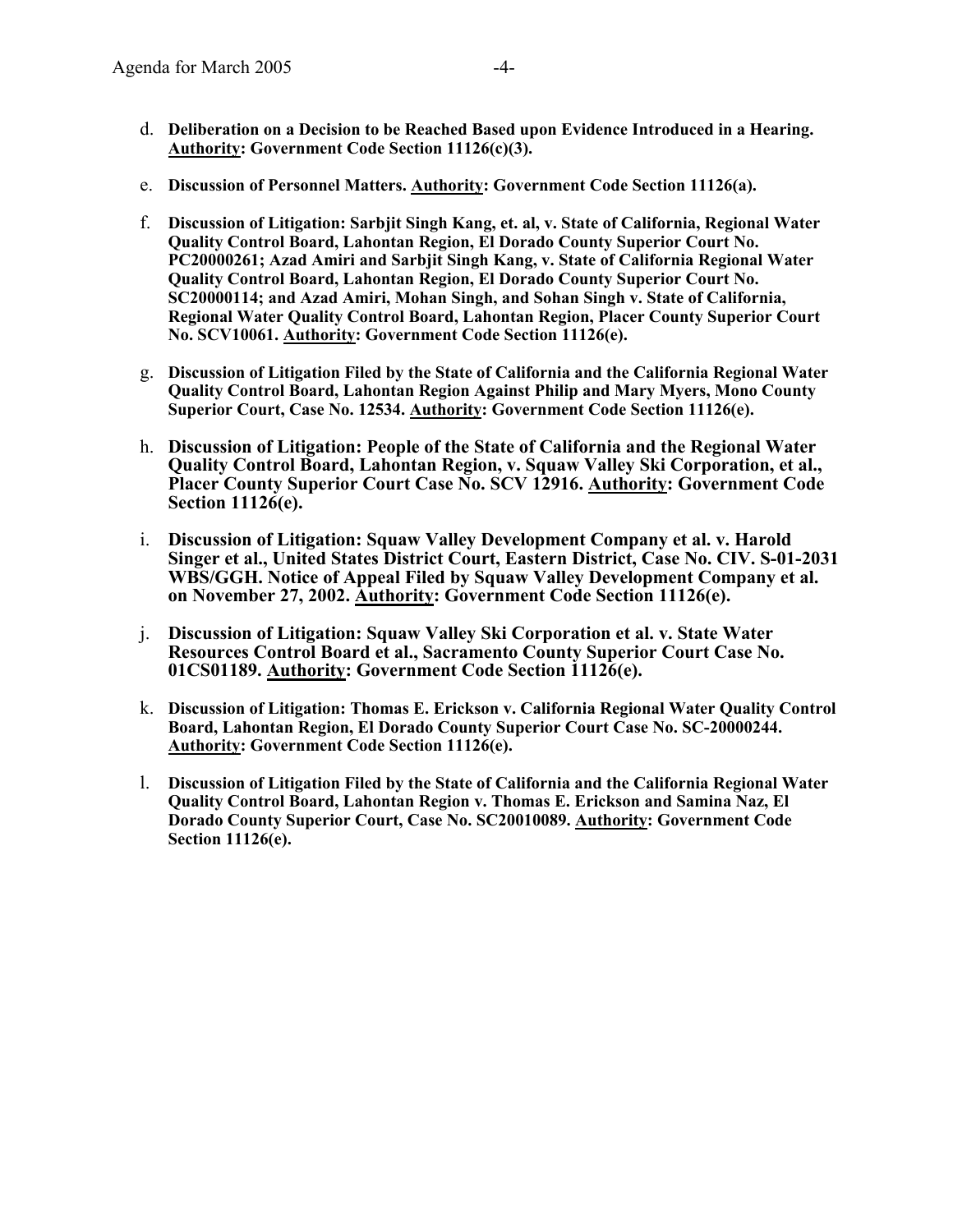- m. **Discussion of Litigation Filed by Thomas E. Erickson, Individually and as Trustee of the Thomas E. Erickson Living Trust dated July 14, 1992 v. Lahontan Regional Water Quality Control Board, El Dorado County Superior Court, Case No. SC20020233. Authority: Government Code Section 11126(e).**
- n. **Discussion of Litigation filed by the State of California and the Regional Water Quality Control Board, Lahontan Region, v. Glen R. Hammond and Limited Partners, Kern County Superior Court Case No. 235695. Authority: Government Code Section 11126(e).**
- o. **Discussion of Litigation: People of the State of California ex rel. California Regional Water Quality Board, Lahontan Region, v. Oliver Crose, Ross Sessions, Sessions Tank Liners Inc., Apex Envirotech, Inc., and does 1-20 inclusive Complaint for injunctive and recovery of costs. Nevada County Superior Court Case No. T03- 0694C. Authority: Government Code Section 11126(e).**
- p. **Discussion of Litigation: Environmental Protection Information Center, et al. v. California Regional Water Quality Control Board – Central Valley Region, et al., Sacramento County Superior Court, Case No. 04CS00347. Authority: Government Code Section 11126(e).**
- \*\* At any time during the regular session, the Board may adjourn to a closed session to consider litigation, personnel matters, or to deliberate on a decision to be reached based upon evidence introduced in the hearing. Discussion of litigation is within the attorney-client privilege and may be held in closed session. Authority: Government Code Section  $11126(a)$ , (c)(3) and (e).

#### *Thursday, March 10, 2005 – 8:30 a.m.*

### 12. **PUBLIC FORUM**

Any member of the public may address the Regional Board relating to any matter within the Board's jurisdiction. This shall not be related to any item on the agenda and presentations should normally be limited to five minutes. No formal action by the Board will be taken on these matters.

#### 13. **STATUS REPORT**

**Status Report – Caltrans' Lake Tahoe Water Quality Improvement Program** (This is an informational item only. The Regional Board will not be asked to take any formal action; however, it may provide direction to staff.) (Robert Erlich)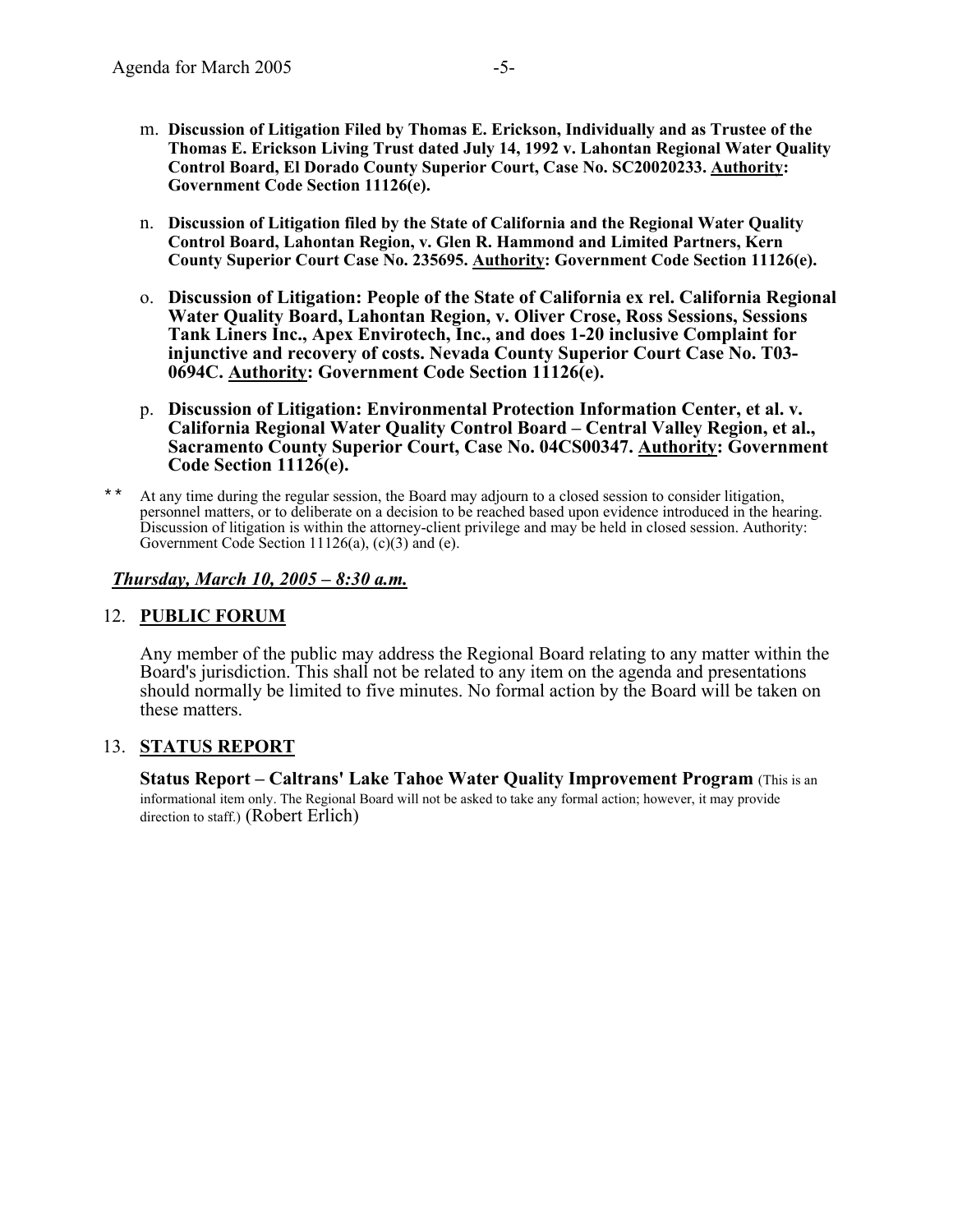#### 14. **ADJOURNMENT**

Any party aggrieved by a certain decision of the California Regional Water Quality Control Board, Lahontan Region (Regional Board), may petition the State Water Resources Control Board (State Board) to review the decision. The petition must be received by the State Board within 30 days of the Regional Board's meeting at which the action was taken. Copies of the law and regulation applicable to filing petitions will be provided upon request.

**Note:** 1. A listing of pending applications for Water Quality Certification pursuant to Section 401 of the Clean Water Act may be obtained by calling:

For the Northern Lahontan Basin, Scott Ferguson in South Lake Tahoe at (530) 542-5432

For the Southern Lahontan Basin, Hisam Baqai in Victorville at (760) 241-7325

The Regional Water Quality Control Board, Lahontan Region, has a home page that can be accessed on the Internet, at: http://www.waterboards.ca.gov/lahontan

The Regional Board will be considering many items during this meeting which may result in Regional Board action or direction to staff. We encourage input from all people interested in a given item or issue, so that when we act, our decision is based on all available information. Although an oath is not administered in most of the proceedings before this Board, **we expect all statements made before this Board to be truthful with no attempts to mislead this Board by false statements, deceptive presentation or failure to include essential information.** 

The Regional Board encourages all people in or near a Board meeting to refrain from engaging in inappropriate conduct. Inappropriate conduct may include disorderly, contemptuous or insolent behavior, breach of peace, boisterous conduct, violent disturbance or other unlawful interference in the Board's proceedings. Such conduct could subject you to contempt sanctions by the superior court (Govt. C Sec 11455.10).

The Regional Board Chairperson may impose sanctions, including reasonable expenses and attorney's fees, on any party for bad faith actions, frivolous tactics or actions intended to cause unnecessary delay by a party or the party's attorney or representative (Govt. C Sec 11455.30).<sup>2</sup>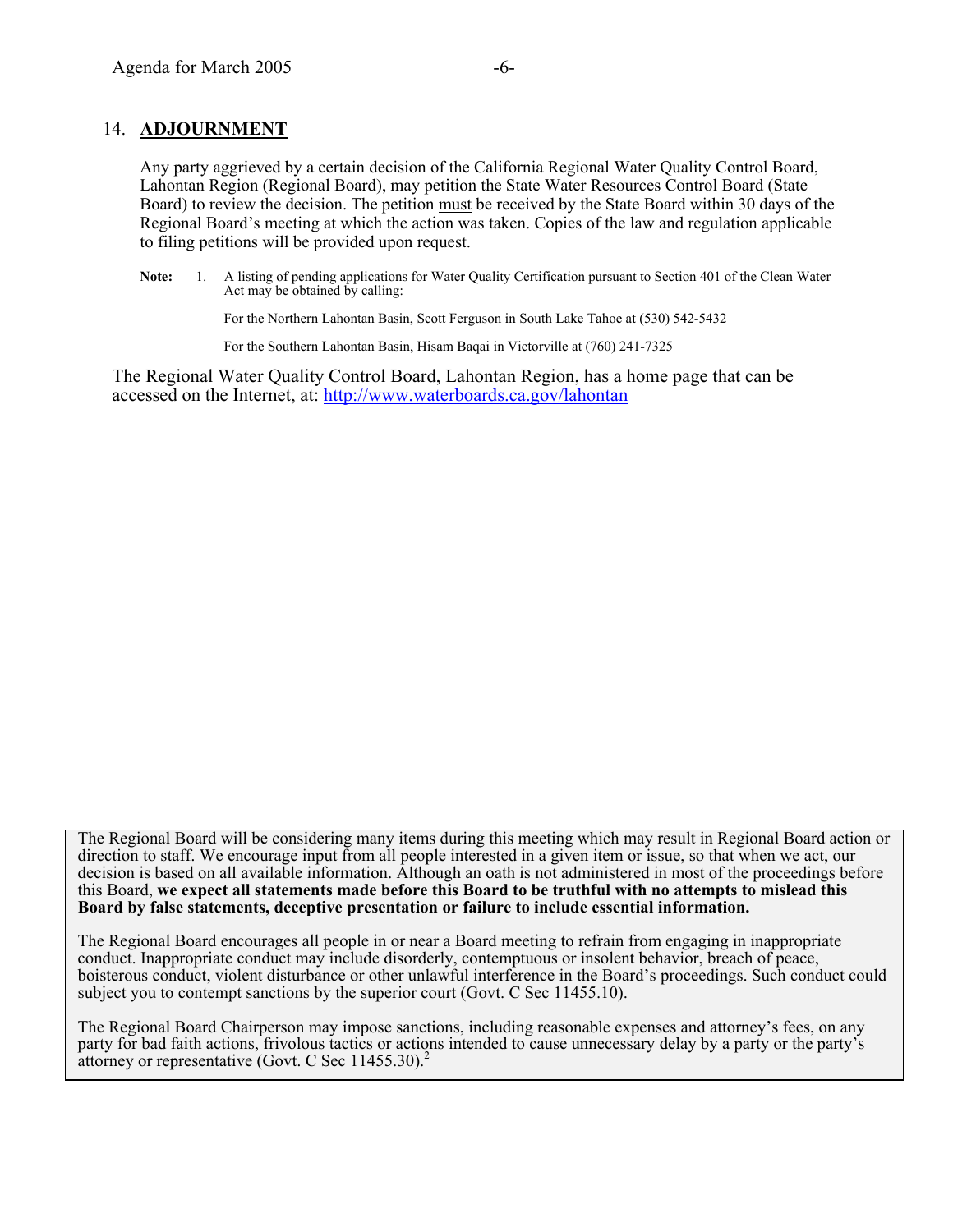# **CALIFORNIA WATER QUALITY CONTROL BOARD LAHONTAN REGION**

Main Office: 2501 Lake Tahoe Blvd., South Lake Tahoe, CA 96150 (530) 542-5400 Branch Office: 15428 Civic Drive, Suite 100, Victorville, CA 92392-2359 (760) 241-6583

#### **REGIONAL BOARD MEMBERS**

| <b>Name</b>                                                                                                                                                                  | <b>Location of Residence or Business</b>                                                                                                                                                                                            |                                        | <b>Appointment Category</b>                                                                                                                                                  |  |
|------------------------------------------------------------------------------------------------------------------------------------------------------------------------------|-------------------------------------------------------------------------------------------------------------------------------------------------------------------------------------------------------------------------------------|----------------------------------------|------------------------------------------------------------------------------------------------------------------------------------------------------------------------------|--|
| John Brissenden<br>Jim Chapman<br>Jack Clarke, Chair<br>R. Keith Dyas<br>Bishop Henry W. Hearns<br>Amy Horne, Ph.D., Vice Chair<br>Eric Sandel<br>Susan J. Van Dam<br>Vacant | Hope Valley<br>Susanville<br>Apple Valley<br>Rosamond<br>Lancaster<br>Truckee<br>Truckee<br><b>Barstow</b>                                                                                                                          | Public                                 | Water Quality<br><b>County Government</b><br>Water Supply<br>Industry Water Use<br>Municipal Government<br>Rec., Fish and Wildlife<br>Water Quality<br>Irrigated Agriculture |  |
|                                                                                                                                                                              | <b>REGIONAL BOARD STAFF</b>                                                                                                                                                                                                         |                                        |                                                                                                                                                                              |  |
| Harold J. Singer<br>Executive Officer                                                                                                                                        | Robert Dodds<br><b>Assistant Executive Officer</b><br>and Ombudsman                                                                                                                                                                 | Steven H. Blum<br>Counsel to the Board | Laurie Applegate<br><b>Executive Assistant</b>                                                                                                                               |  |
| South Lake Tahoe Office:                                                                                                                                                     | Chuck Curtis, Manager, Planning and Toxics Division<br>Bud Amorfini, Chief, TMDL Unit<br>Chris Stetler, Chief, UST Unit<br>Richard Booth, Lead, UST Unit                                                                            |                                        |                                                                                                                                                                              |  |
|                                                                                                                                                                              | Lauri Kemper, Manager, Northern Lahontan Watershed Division<br>Scott Ferguson, Chief, Truckee River Watersheds Unit<br>Alan Miller, Chief, Northern Lahontan Rural Watersheds Unit<br>Doug Smith, Chief, Lake Tahoe Watersheds Unit |                                        |                                                                                                                                                                              |  |
| Victorville Office:                                                                                                                                                          | Hisam Baqai, Manager, Southern Lahontan Watershed Division<br>Cindi Mitton, Chief, Mono/Owens Watersheds Unit<br>Mike Plaziak, Chief, Mojave Desert Unit                                                                            |                                        |                                                                                                                                                                              |  |

The primary responsibility of the Regional Board is to protect the quality of the surface and groundwater within the Region for beneficial uses. The duty is carried out by formulating and adopting water quality plans for specific ground or surface water bodies; by prescribing and enforcing requirements on domestic and industrial waste dischargers, and by requiring cleanup of water contamination and pollution. Specific responsibilities and procedures of the Board are outlined in the Porter-Cologne Water Quality Control Act.

Regular meetings of the Board are normally held on the second Wednesday and Thursday of each month. Meeting locations vary but generally alternate between the north and south basins of the region.

The purpose of the monthly meeting is to provide the Board with testimony and information from concerned and affected parties and make decisions after considering the evidence presented. A public forum is held at each regular meeting where any person may address the Board on any matter within the jurisdiction of the Board, but may not be related to any item on the agenda.

The Board welcomes information on pertinent problems, but comments at the meeting should be brief and directed to specifics of the case to enable the Board to take appropriate action. Whenever possible, lengthy testimony should be presented to the Board in writing and only a summary of pertinent points presented verbally. Written material should be submitted no later than the Monday, ten days prior to the Board meeting.

Recordings are made of each Board meeting and these tapes are retained in the Board's office for two years. Anyone desiring copies should contact the Laurie Applegate at (530) 542-5414, for the current fee schedule for copies.